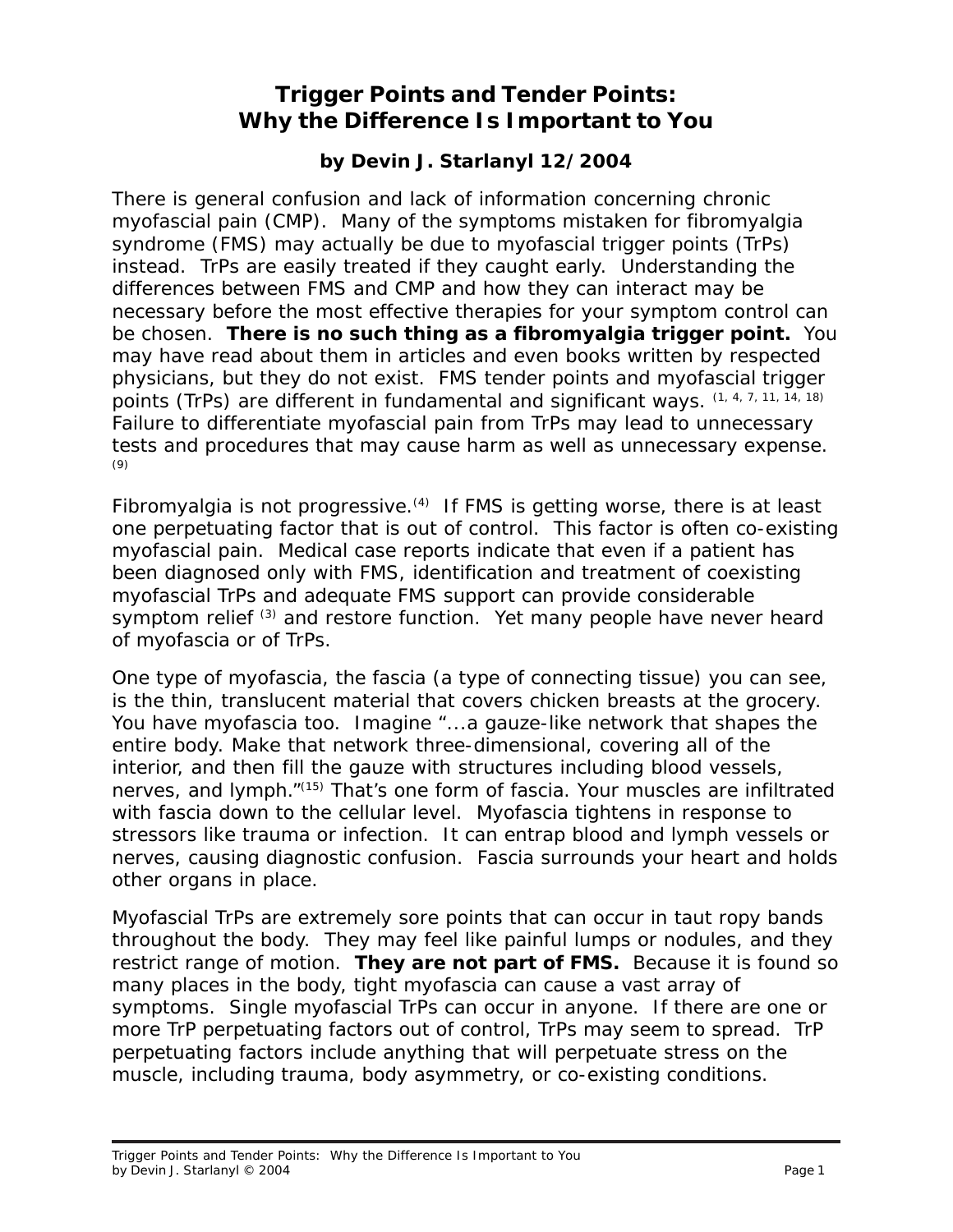When you have a TrP in a muscle, it causes pain at the end of range of motion when you stretch that muscle, and it weakens the muscle even before it causes pain. Your ankle, knee or hip may buckle, or your grip may fail, depending on which muscle is involved (these symptoms are *not* part of FMS). You then avoid stretching this muscle because it hurts. Muscles are designed to work best with motion. Since you don't stretch the muscle, it becomes less healthy and your range of motion lessened. Circulation in your capillaries, your *microcirculation*, becomes impaired around the TrP. Nutrients and oxygen can't be delivered easily, nor wastes removed. Your lymph system depends on muscle movement to move lymph, so that system begins to stagnate as well. Other muscles do the work of the TrP-weakened muscle. These overworked muscles develop secondary TrPs. Satellite TrPs develop in the areas of pain referred from the primary TrP. These additional TrPs cause the false impression of a progressive disease process unless the TrPs are recognized. Nearly everyone who sees the cover of my last book<sup>(15)</sup> recognizes some TrP referred pain patterns as their own. They don't always recognize that the patterns are *not* FMS.

Secondary and satellite TrPs can spread until overlapping pain patterns cover three or all four quadrants of the body. $(13)$  At that point, although they are still regional in nature, the TrPs may be misdiagnosed as FMS. In a study of 96 patients, seventy-two per cent had both FMS and CMP.<sup>(5)</sup> This study was done by a doctor who understood the difference between FMS and TrPs. Thirty-five percent of the myofascial pain patients in this study had generalized pain in three or four quadrants, but they had chronic myofascial pain and not FMS. Among the FMS patients in this study, twenty-eight percent had FMS with *no* TrPs. Some clinicians mistakenly think that all FMS patients also have TrPs and that these conditions are the same. This is not a difference of opinion. This is an error that can have significant impact on the quality of patient care.

For example, you *can't* strengthen a muscle that has a TrP*.* People with TrPs who are sent to work hardening and weight training get *worse* because TrPs cause muscle fibers to be shortened even when they are at rest. Muscles with TrPs are contractured (physiologically shortened.) This means that you cannot voluntarily relax these muscles fully unless something occurs to change the physiology. That means TrP specific treatment. The area around the TrP is in severe energy crisis and is releasing sensitizing substances that irritate, aggravate and modify surrounding sensory and autonomic nerves.  $(14)$  "Strengthening" exercise causes them to shorten and tighten even more. Inappropriate exercise is one of the most avoidable of TrP perpetuating factors.<sup> $(14)$ </sup> It can be harmful to a patient if a doctor, physical therapist, occupational therapist or other care provider does not recognize a TrP for what it is and know how to treat it.

A muscle that harbors a TrP cannot be strengthened because it is physiologically inhibited. You must be out of pain with normal range of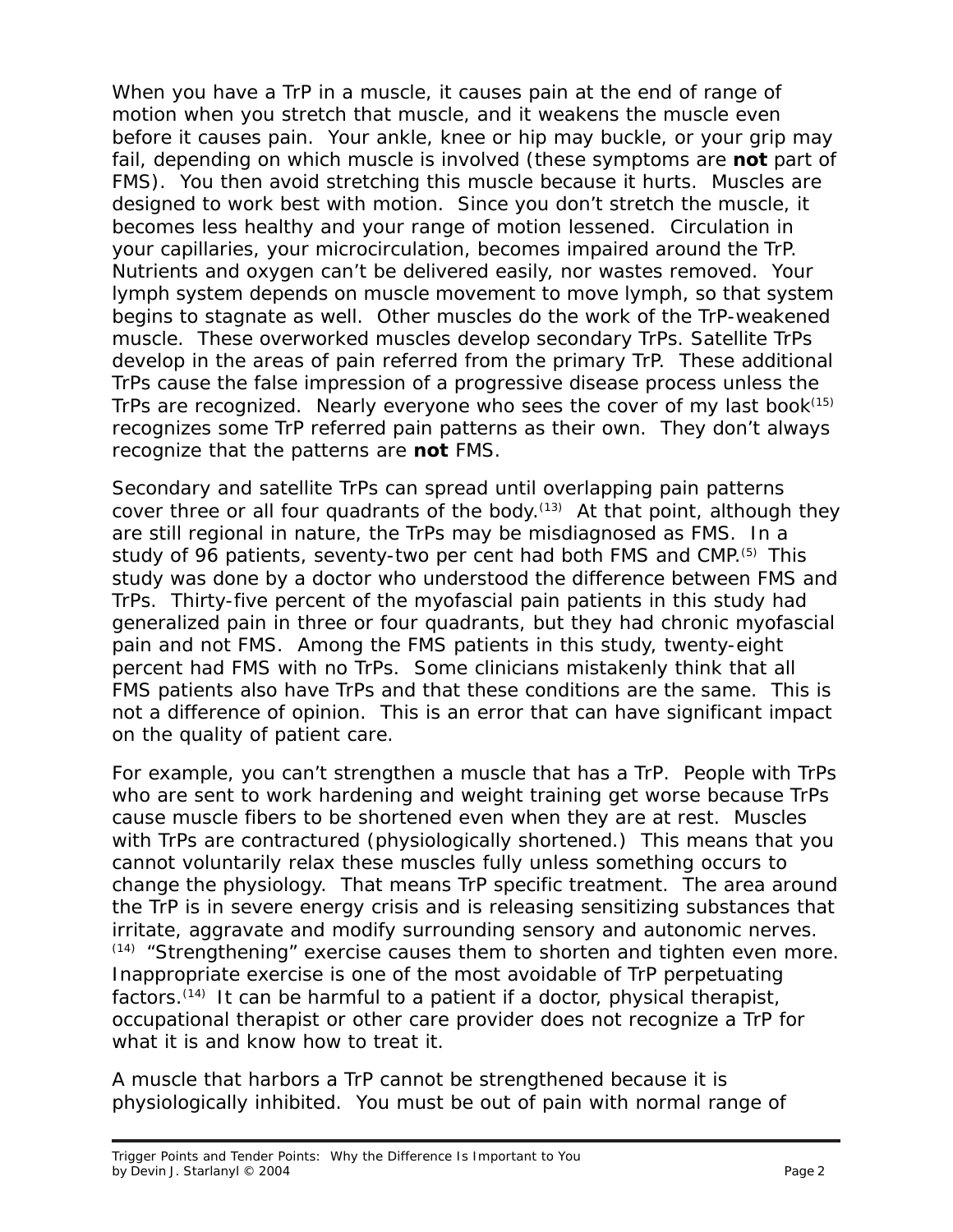motion for two weeks before strengthening exercise is initiated, and then it must be gentle and introduced very gradually.<sup>(14)</sup> Stretch slowly to full range of motion *once* only for each muscle. This single stretch must be repeated many times at intervals during the day. The stretch should be within the limits of pain and should not produce a lasting ache. When such an exercise produces only mild soreness which disappears on the first day, you can repeat the exercise the next day. When the TrPs cause only mild soreness that disappears quickly, you can add more muscle *lengthening* exercises gradually.(14)

When you can do 10 lengthening contractions easily, this daily exercise can be replaced with *one* muscle shortening contraction per muscle. (Holding a muscle in maximal contraction for 5 to 10 seconds daily is sufficient to maintain the strength of the muscle.) TrPs must be gone (not just latent) for two weeks before strengthening exercises are attempted. Then you can add *one* additional repetition each day *if* the exercise soreness disappears that day. Exercise must be prescribed *very* carefully and monitored closely to see that it is done properly.

Enough time must be allowed between exercise and/or bodywork sessions. TrP-involved muscle fibers are under substantially increased tension when at rest.<sup>(14)</sup> You don't want to increase that tension. This means stair stepping, rowing machines, stretch band exercises, and Nautilus-type machine exercises are contraindicated if there are TrPs in the involved muscles. All the TrPs in the muscle function group must be gone first, and the perpetuating factor brought under control. All exercises require coordination with proper breathing techniques. You can't properly perform "abdominal breathing" if your respiratory muscles are inhibited by TrPs. TrPs in the respiratory and accessory muscles must be treated to allow for deep breathing.

Fibromyalgia *is not* associated with unexplained toothaches; carpal-tunnel like symptoms; localized aching or pain in the coccyx, shin, back, hands, pelvis, neck, fingers or eyes; tight muscles; trouble swallowing; weak or painful grip; numbness or swelling in the hands; pain or itching in the ears; frequent eye correction changes; unexplained toothaches; spatial disorientation; appendicitis-like pain; weak ankles or knees; restricted range of motion; angina-type pain; or dizziness. Specific TrPs can and do cause these symptoms. Information on some of these and other symptoms are given in *The Survival Manual*.<sup>(15, Chapter 8)</sup>

Fibromyalgia *is* associated with central sensitization, including: *general,* diffuse (*not* localized) pain; hyperalgesia (pain amplification) and allodynia (pain from non-pain stimuli such as noise and light).<sup> $(17)$ </sup> To control FMS pain *amplification*, you need to control the pain *generators*.(1) FMS *amplifies* pain. Myofascial TrPs *generate* pain and other symptoms. The differences are important, because these conditions are treated differently, even when they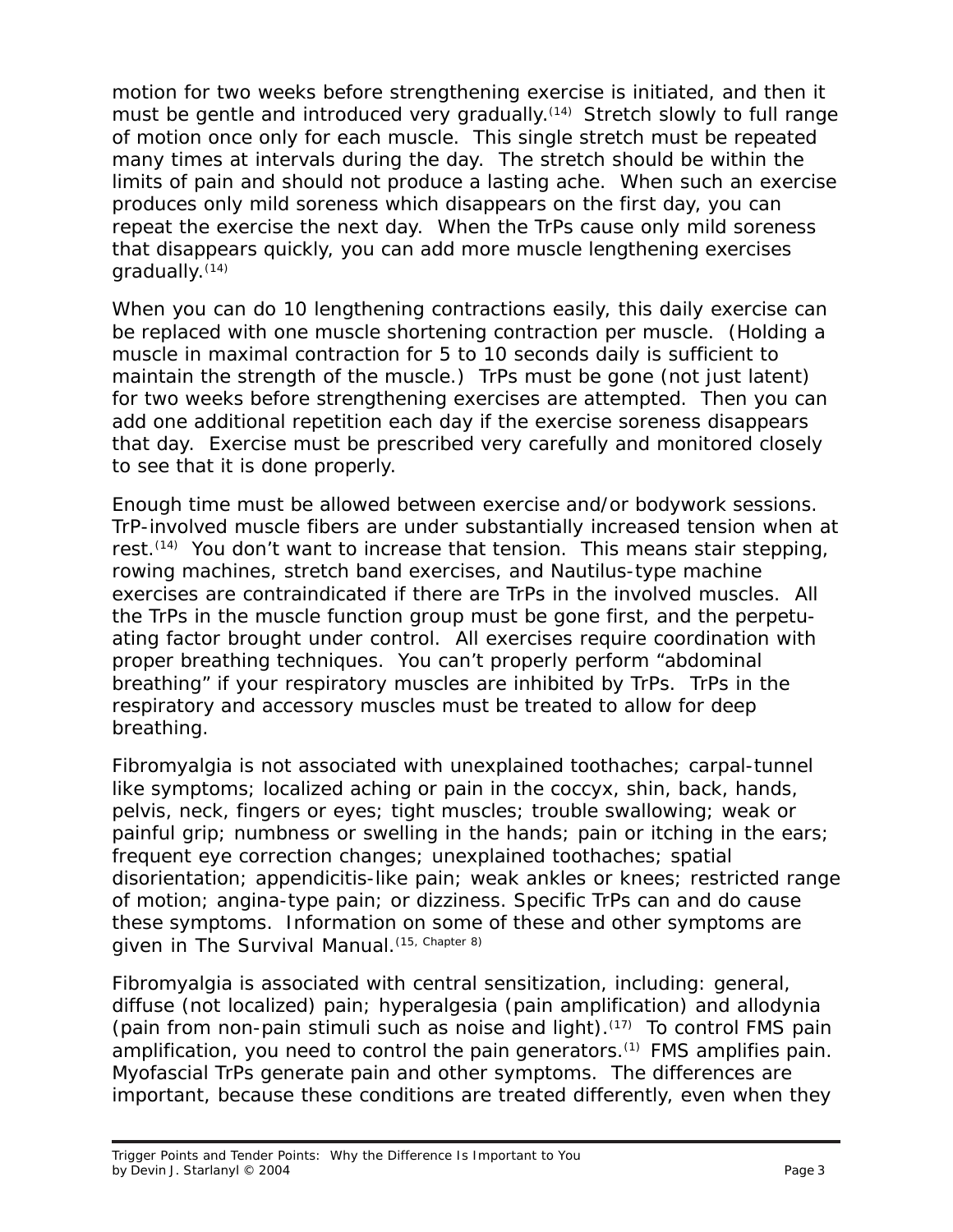co-exist in the same patient and have some perpetuating factors in common. Some factors that can perpetuate a myofascial TrP (such as short upper arms or Morton's foot) will not, of themselves, perpetuate nor initiate FMS.

TrPs in the sternocleidomastoid muscle (in the neck) alone can cause: clumsiness; blurred or double vision; tension headaches; runny nose; maxillary sinus congestion; spatial disorientation; unintentional veering; or cause patterns of light and dark (such as shadows along the road or escalator treads) or head motion to result in dizziness (among many other symptoms), and if you know this, you may save worry and unnecessary testing and be able to do something to relieve the symptoms. If the bottom of your feet feel like you're walking on broken glass as you take your first steps in the morning and you know this may be due to TrPs, you can do something. Roll up a big towel and put it under your blanket at the bottom of the bed so that your feet can rest on it. That avoids allowing the plantar fascia to remain shortened overnight. (Keeping muscles in a shortened position is a common TrP perpetuating factor.) Chronic pelvic pain that feels like it comes from organ disease can come from  $TrPs<sub>1</sub>(2)$  If you believe that these symptoms come from FMS, there is nothing to do for them but attempt to control the pain. Understanding TrPs and their perpetuating factors can give you some measure of control over your symptoms and your life.

We know what TrPs cause specific symptoms, what their perpetuating factors are, and what to do about them. These topics are discussed in detail in medical texts such as *Travell and Simons' Myofascial Pain and Dysfunction: The Trigger Point Manuals*. For example, the prickling tingling painful sensation along the jaw line that can move upward across the cheeks is caused by specific TrPs in a muscle called the platysma (15 p 82) and not by FMS. If the TrPs are treated and the perpetuating factors brought under control, the symptom will go away. If the perpetuating factors cannot all be identified or controlled, the TrP can still be treated and minimized.

When *active* (pain causing) TrPs become *latent*, they no longer cause pain, but they still cause restricted movement and muscle weakness. The latent TrPs still electrically inhibit the muscle.

Some people don't exercise because if they don't move they don't hurt as much. This is false reasoning. Their TrPs have merely become latent. Even a minor stressor can become a life-altering event if you have latent TrPs. Myofascial TrPs can cause: bloating, incontinence, impotence, rectal pain, sore throat, tender neck and armpit "swollen glands" feeling, muscle pain, headaches, pain in joints without swelling, dizziness, autonomic symptoms, weak muscles, ear pain, restricted range of motion, knee pain, shoulder pain, wrist pain, hand pain, neck pain, back pain, abdominal pain, pelvic pain, pain in the outer or inner vaginal area, stiffness in the morning (and after any immobility), shortness of breath, chest pains, tightness in the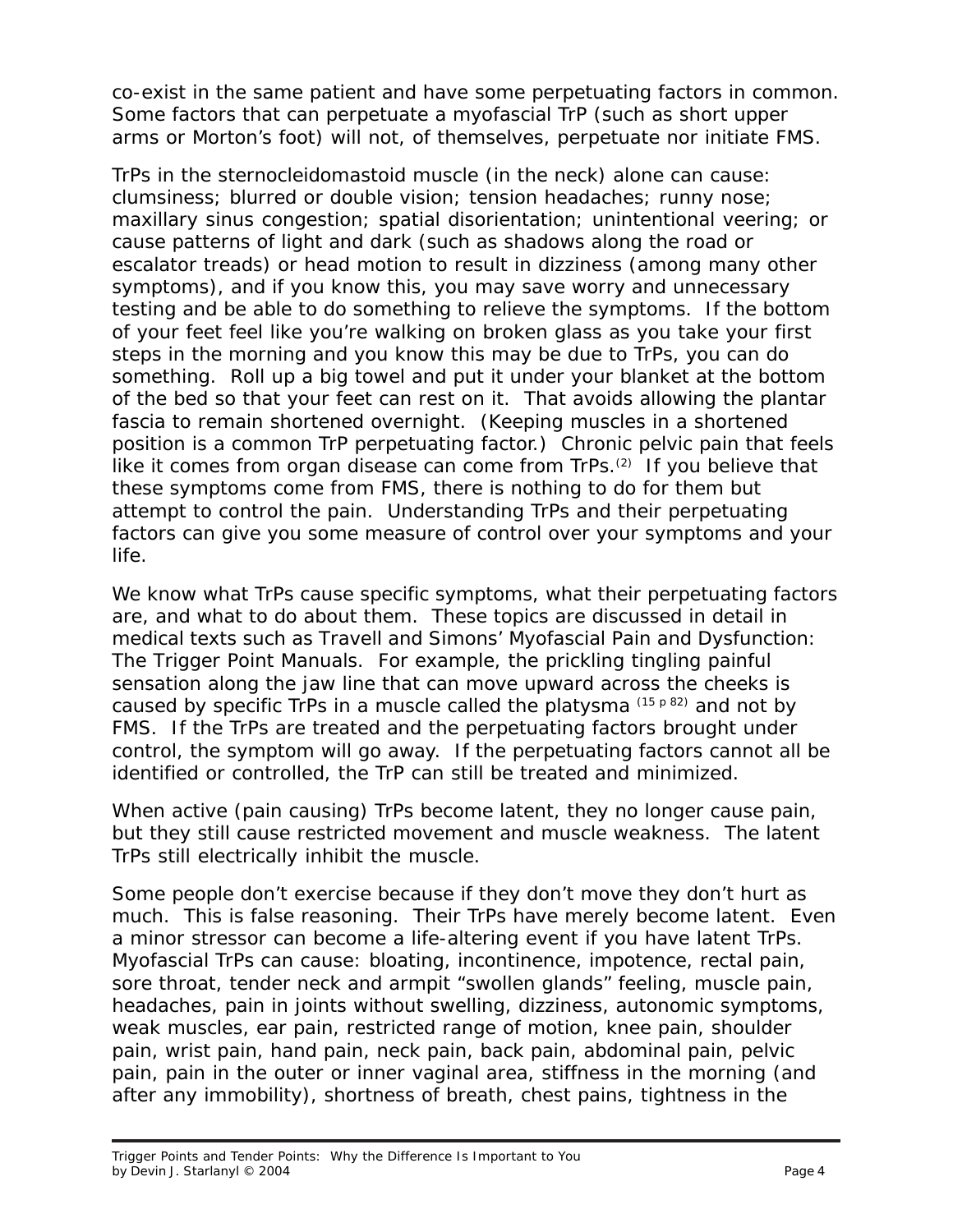chest, frequent nighttime urination, inability to empty the bladder fully, stiff neck, nasal congestion, trouble swallowing, hoarseness of voice, tearing eyes, gastroesophageal reflux, vomiting, heart arrythmias, ringing ears, painful or itching ears, growing pains, painful menstrual periods, irritable bladder or bowel, belching, diarrhea, rapid racing heartbeat, painful intercourse, and many, many more symptoms.

If you have back pain that worsens with sitting but it improves with appropriate therapy, check for iliopsoas and quadratus lumborum TrPs. If the pain is in the hip and radiates down the back of the leg, check the piriformis muscle in the buttock for TrPs. If pain radiates down the side of the leg, check the side of the hip for the gluteus minimus TrPs. Myofascial TrPs can refer symptoms a good distance away from their location. TrPs in the scalene muscles of the neck can entrap lymph and blood vessels, causing swelling in the hands in the morning. They can cause tightness and pain in the chest and down the back of the arm in a specific pattern, including the top of the thumb and index finger. You and your care providers need to become familiar with the common TrP referral pain patterns. They can be very specific and are generally similar from person to person, so if you can identify the pain pattern, you can find the TrP. Don't work on the area of pain. Your jaw may be sore, but the source of the pain may be a TrP in your calf. Your doctor and dentist need to know this, and so do you for selfpreservation. Innocent teeth have been pulled because dentists were unaware that TrPs can cause tooth pain and sensitivity to cold, heat and pressure. Teeth have been ground to adjust the bite, only to have a TrPladen muscle contracture change, causing the bite to change as well.

Treating TrPs without treating the perpetuating factors means that the same TrPs will keep coming back. Treating the perpetuating factors *is* the key to both FMS and CMP, but it won't make existing TrPs go away. Latent TrPs are like land mines waiting to explode. If you fall, or catch a cold, or are hit with any other stressor, they may all activate at once. This may be mistaken for or even cause an FMS "flare."

Multiple latent TrP activation often happens in the elderly. Much of the aches and pains and muscle weakness of old age may be due to unsuspected TrPs and may respond to proper treatment.<sup>(14)</sup> People who have been incontinent or have had sexual dysfunction for years due to myofascial TrPs may be relieved – and astonished – at their response to adequate TrP treatment. Then they often become angry as they realize that they have suffered needlessly because their doctors did not understand TrPs. TrPs cause muscle weakness and other dysfunction before they cause pain, so they may be unsuspected even by some doctors who have TrP medical texts. Some care providers just look at TrP diagrams. That is insufficient preparation to treat myofascial TrPs. Myofascial medicine requires study, and it is well worth the time spent on it. Many patients endure needless pain and medical tests due to lack of recognition and treatment of myofascial TrPs.<sup>(9)</sup>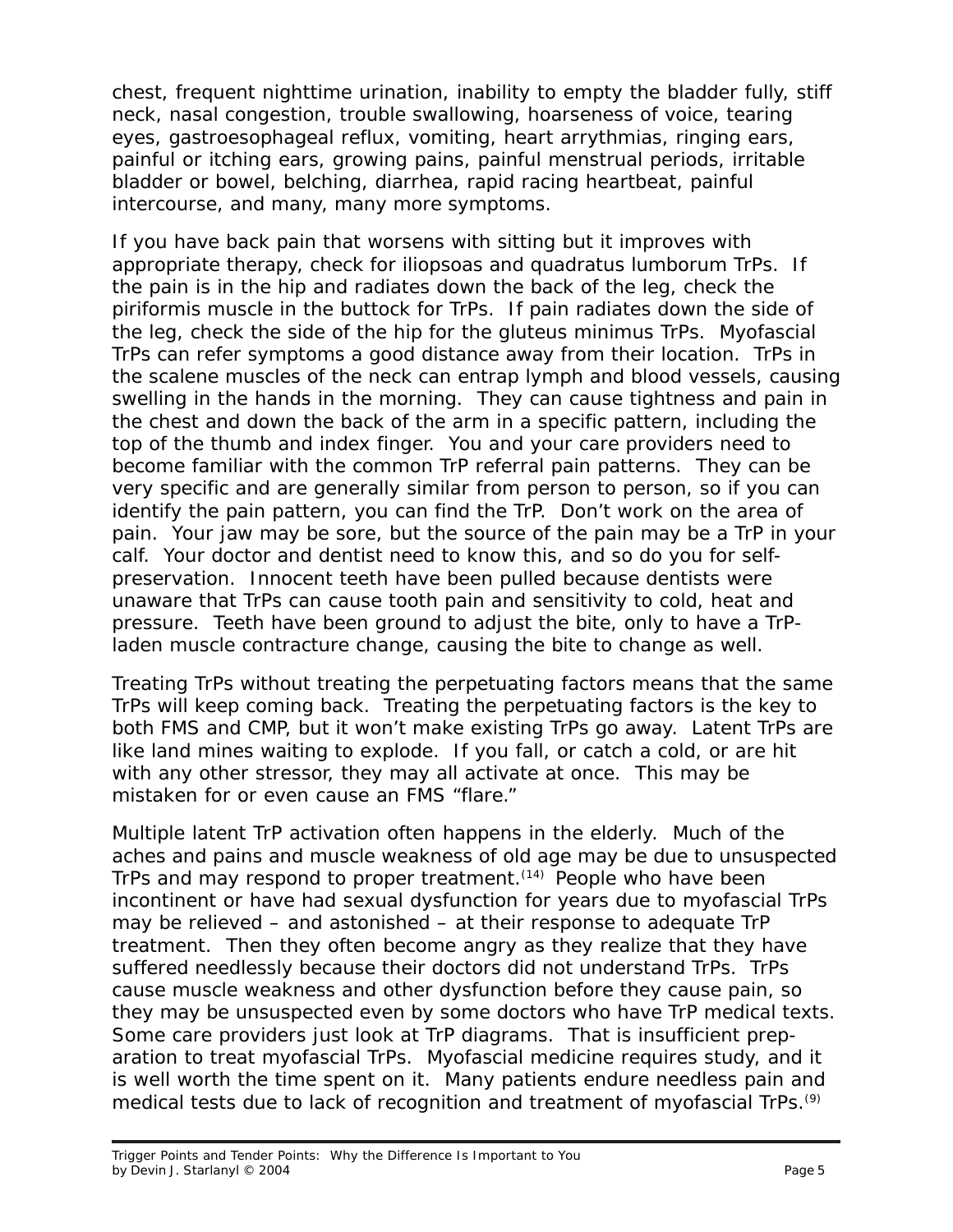Some researchers lump FMS and CFIDS together and ignore myofascial pain. We won't have clear research results until we distinguish these conditions. It is frustrating to see medical research that claims to be on FMS/CFS patients (written by researchers who lump these conditions together) and yet it describes nodules, ropy bands and restricted range of motion of myofascial pain. The authors of the article did not know better, and neither did their peer reviewers! This is a sad state.

Many dentists, psychologists and others use the terms "temporomandibular dysfunction" and "myofascial pain syndrome (MPS)" to describe the same jaw dysfunction. Their research conclusions may be honestly but erroneously used by other researchers to apply to MPS due to TrPs. Further research may build on those faulty conclusions. An article attempting to prevent this clarified the issue  $(13)$ , yet this potentially misleading research still comes out in quantity.

An enormous amount of research has also been done on FMS patients with no regard for co-existing TrPs. Much of this research is suspect because some of the symptoms described could be due to myofascial TrPs instead. I believe it would reduce FMS clinical study variables considerably if patients in FMS studies were routinely screened for co-existing myofascial TrPs. Researchers may find that some symptoms now associated with FMS are more commonly due to myofascial TrPs, and some may not be associated with FMS at all. This may also be true for CFIDS. Many experts believe that one way deal effectively with these conditions is to separate them into meaningful subgroups that might give clues to effective treatment.

An important step to symptom control is to deal with the *causes* of the symptoms. When you have chronic unrestorative sleep, it is logical that you also have chronic fatigue. This is not the same as CFIDS. If pain from myofascial TrPs is disrupting sleep, or you waken often with urinary urgency or diarrhea caused by TrPs, you need to take care of the TrPs (and other factors disrupting your sleep). If you take care of the TrPs and their perpetuating factors, it will be much easier to deal with the remaining symptoms. It's not as easy for doctors as throwing a pill at the problem (and the patient), but it *is* good medical practice. The medical dictum "do no harm" is often lost in the field of chronic pain because care providers are unaware of the pervasiveness of myofascial TrPs.

Some symptoms once linked with FMS may not be. Carbohydrate cravings, weight fluctuations and some swelling may be due to insulin resistance. Research indicates that insulin resistance may be a common perpetuating factor of FMS.<sup>(18)</sup> It can perpetuate TrPs. Sleep dysfunction, prevalent in FMS, may adversely affect glucose tolerance (10), and may unbalance the hypothalamic-pituitary-adrenal (HPA) axis.<sup>(8)</sup> Treating the insulin resistance through diet, especially if it is the main FMS perpetuating factor, may ease the symptom load considerably and may make co-existing TrPs more treatable.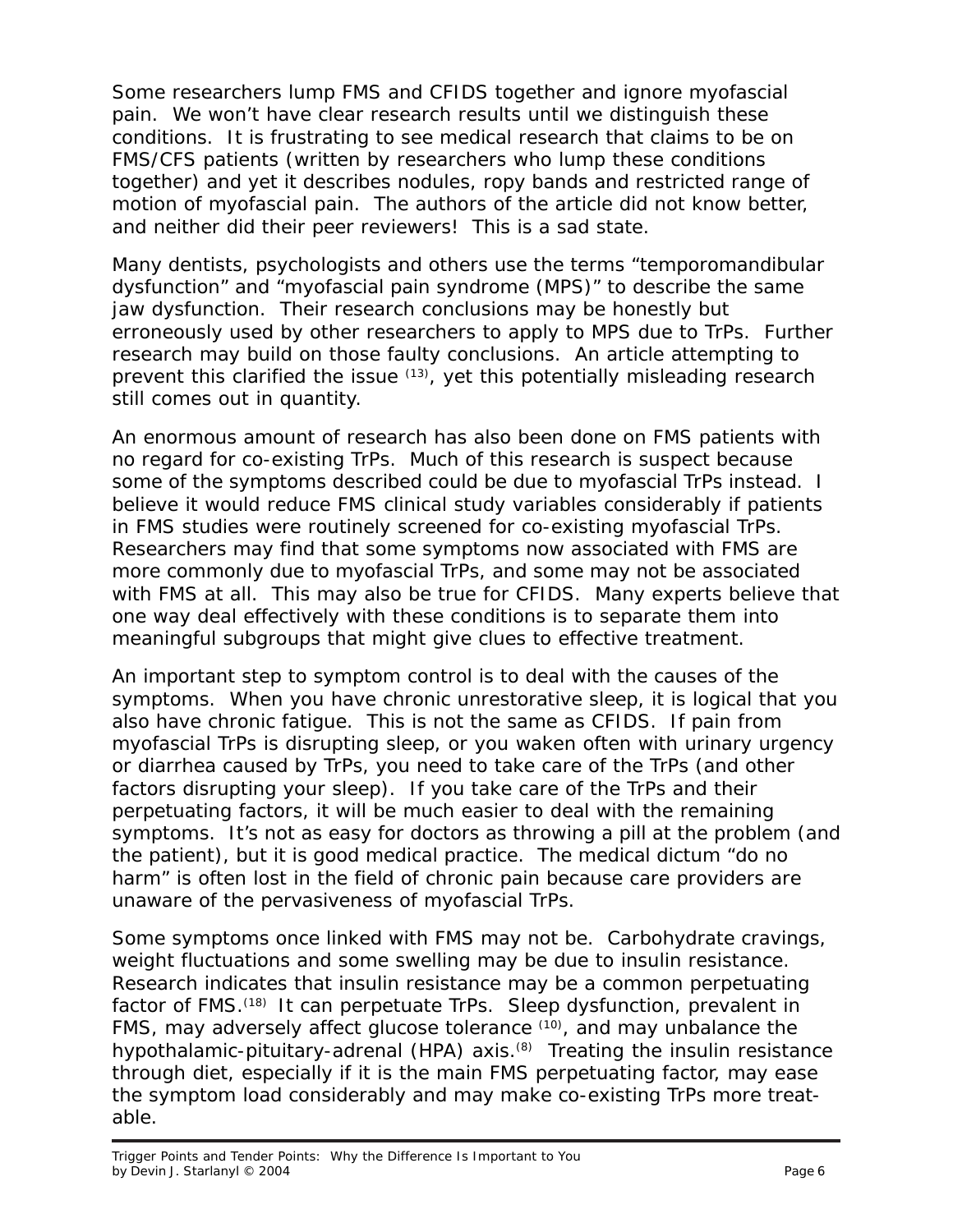The concept of perpetuating factors is as valid for FMS as it is for myofascial TrPs, in my opinion. Many identified myofascial TrP perpetuating factors may also be perpetuating factors, aggravating factors, or even initiating factors of FMS. This has caused many clinicians to erroneously believe that FMS and myofascial pain are the same. This confusion must be eliminated. Common perpetuating factors need to be brought under control, but that is not enough.

For example, an intestinal bug can set up TrPs that will perpetuate symptoms of diarrhea and vomiting that will persist even *after* the virus is gone. The TrPs *have to be* identified and treated first (and not with antibiotics). Doctors *must* learn to identify TrPs. "Most of the six million Americans with fibromyalgia have at least one associated syndrome which mandates specialized attention in addition to traditional therapeutic approaches."(12) In the vast majority of chronic pain patients, including FMS and arthritis patients, myofascial pain is a co-existing condition.

It is important to learn individual TrPs to learn their specific referral patterns, but it is also important to understand that complex overlapping pain patterns may exist in chronic pain patients. Body-wide TrPs may cause widespread pain, with TrPs in many areas and layers of many muscles. (The TrPs in the text diagrams are common, but they can occur anywhere.) As the perpetuating factors are addressed, single muscle pain patterns will eventually become apparent and then those TrPs can be treated.

Spray and stretch and TrP injections are part of therapy for myofascial TrPs, not for FMS. One study showed that patients with both FMS and myofascial TrPs find TrP injections more painful, they have less effect (although they are still worthwhile to treat the TrPs), and the post-injection soreness would be worse than if the patient only had TrPs.<sup>(6)</sup> This is often the case with bodywork as well. Physical therapy, other bodywork, exercise and other therapies must proceed *carefully* and *gradually* if FMS and TrPs coexist. The amount of pain involved should not be underestimated. Any treatment will be more complicated and less successful than if the patient had only one of the conditions, and some bodywork may require extra medication to prevent added central sensitization. Each patient can vary in many ways. In the chronic myofascial pain component there is a wide variety of TrP combinations plus there may be different nerves, blood and lymph vessels entrapped. There may be different perpetuating factors. In the FMS component, there may be different biochemicals affected in different ways, and they may be affecting other biochemicals in different ways. Each case is different. Care providers and patients must understand both of these conditions to ensure adequate medical care. Insurance companies must understand that they will save money in the long run if the TrPs are treated promptly and adequately by trained providers, and the perpetuating factors controlled. Once the TrPs are appropriately treated and their perpetuating factors brought under control, you may find that remaining FMS symptoms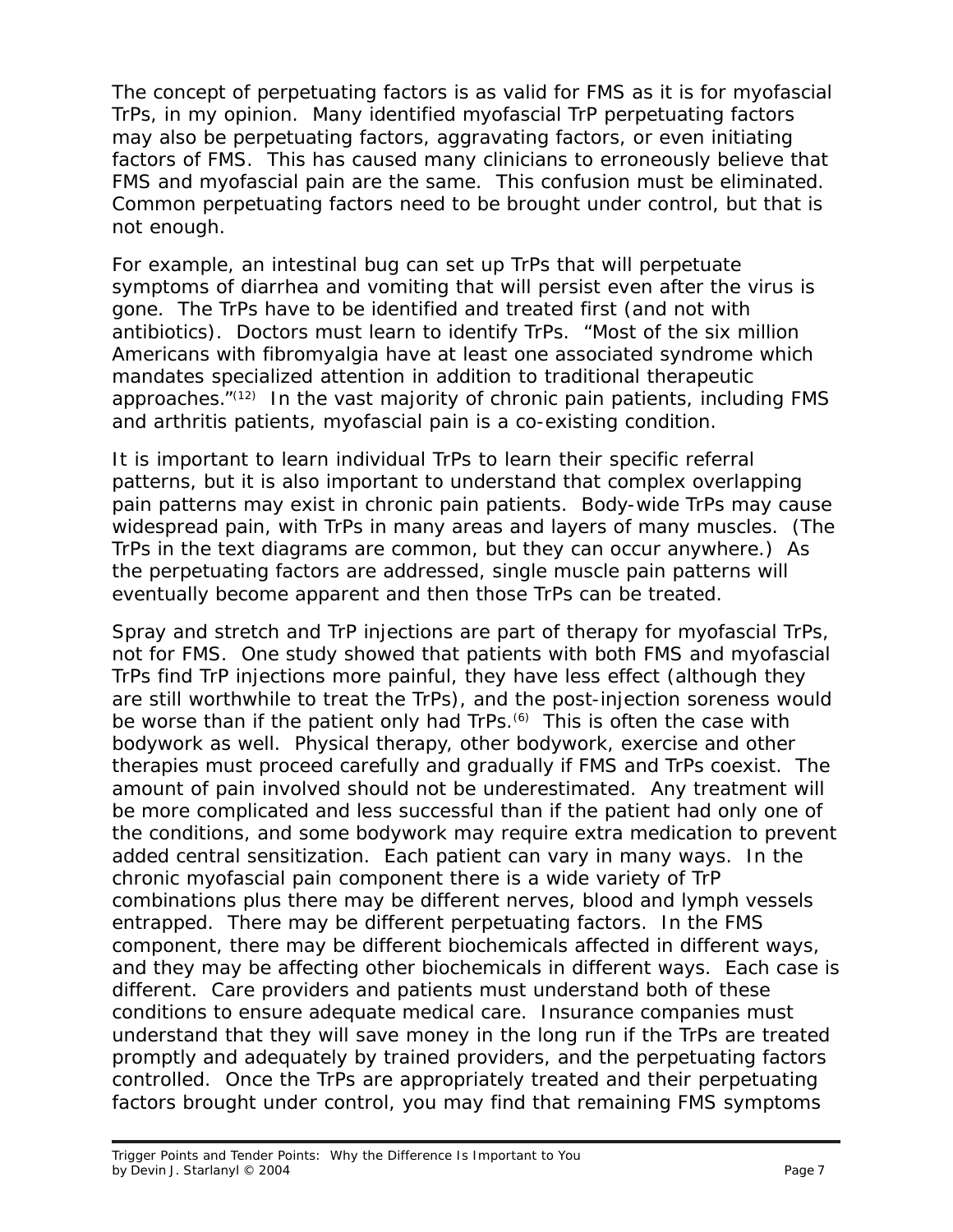are more easily managed. Some people may even find that they do not even have FMS after all.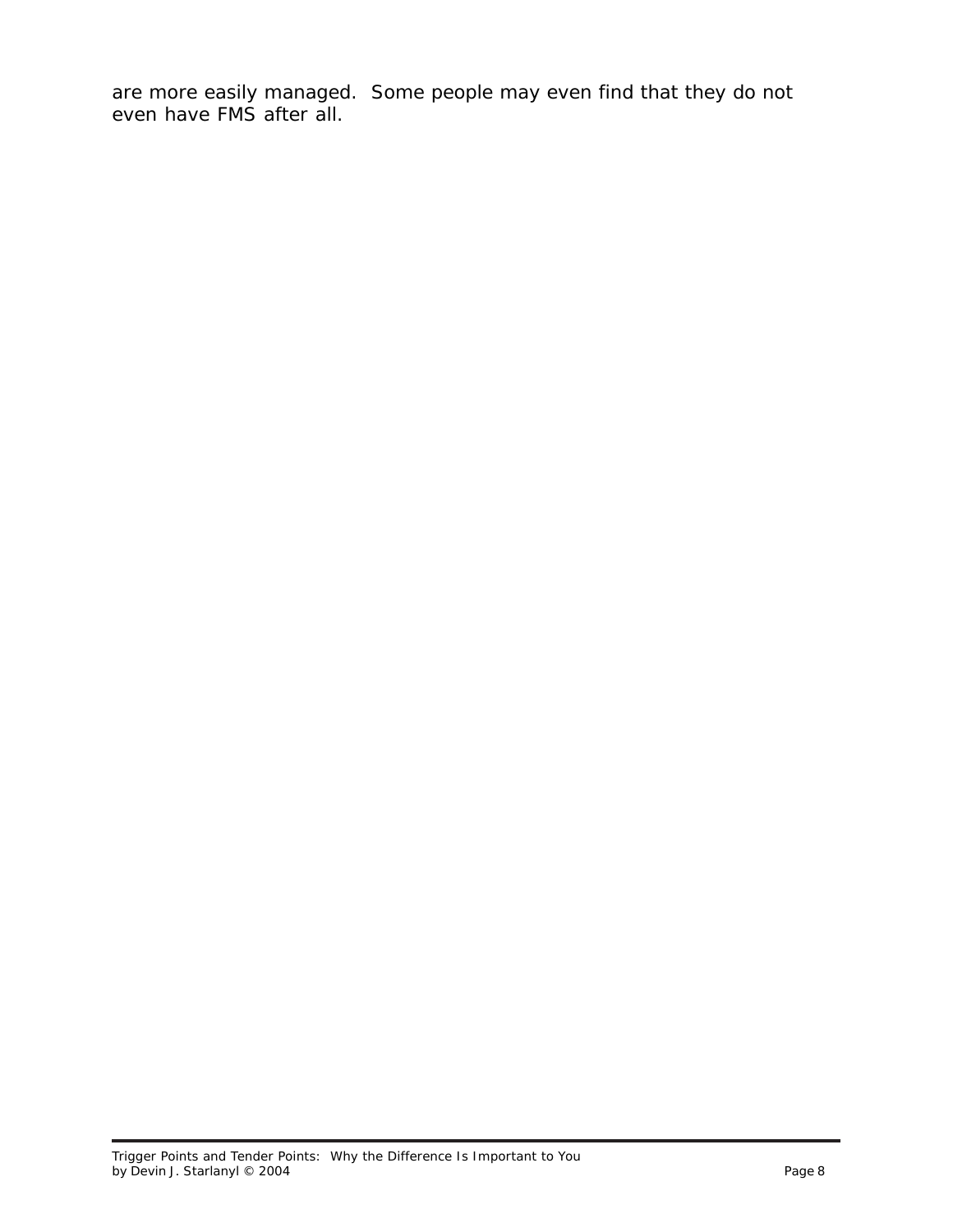## **References**

- 1. Borg-Stein J. 2002. Management of peripheral pain generators in fibromyalgia. *Rheum Dis Clin North Am* 28(2):305-17.
- 2. Doggweiler-Wiygul R, 2004. Urological myofascial pain syndromes. *Curr Pain Headache Rep* 8(6):445-451.
- 3. Donelly JM. 2002. Physical therapy approach to fibromyalgia with myofascial trigger points: a case report. *J Musculoskel Pain* 10(1/ 2):177-190.
- 4. Gerwin RD. 1999. Differential diagnosis of myofascial pain syndrome and fibromyalgia. *J Musculoskel Pain* 7(1-2):209-215.
- 5. Gerwin R. 1995. A study of 96 subjects examined both for fibromyalgia and myofascial pain*. J Musculoskel Pain* 3(Suppl 1):121 (Abstract).
- 6. Hong CZ, Hsueh TC. 1996. The difference in pain relief after trigger point injections in myofascial pain in patients with and without fibromyalgia. *Arch Phys Med Rehabil* 77:1161-1166.
- 7. Jain AK, Carruthers BM, van de Sande MI et al. 2004. Fibromyalgia Syndrome: Canadian Clinical Working Case Definition, Diagnostic and Treatment Protocols – A Consensus Document. *J Musculoskel Pain* 11(4):3-107.
- 8. Meerlo P, Koehl M, van der Borght K et al. 2002. Sleep restriction alters the hypothalamic-pituitary-adrenal response to stress. *J Neuroendocrinol* 14(5):397-402.
- 9. Meyer HP. 2002. Myofascial pain syndrome and its suggested role in the pathogenesis and treatment of fibromyalgia syndrome. *Curr Pain Headache Rep* 6(4):274-83.
- 10. Scheen, Byrne, Plat et al.1996. Relationships between sleep quality and glucose regulation in normal humans. *Am J. Physiol.* 271 (2 Pt 1):E261-270.
- 11. Schneider M J. 1995. Tender Points/fibromyalgia vs. trigger points/ myofascial pain syndrome: a need for clarity in terminology and differential diagnosis. *J Manip. Physiol Ther* 18(6):398-406.
- 12. Silver DS, Wallace DJ. 2002. The management of fibromyalgiaassociated syndromes. *Rheum Dis Clin North Am* 28(2):405-17.
- 13. Simons DG. 1995. Myofascial pain syndrome: One term but two concepts; a new understanding. *J Musculoskeletal Pain* 3(1):7-14.